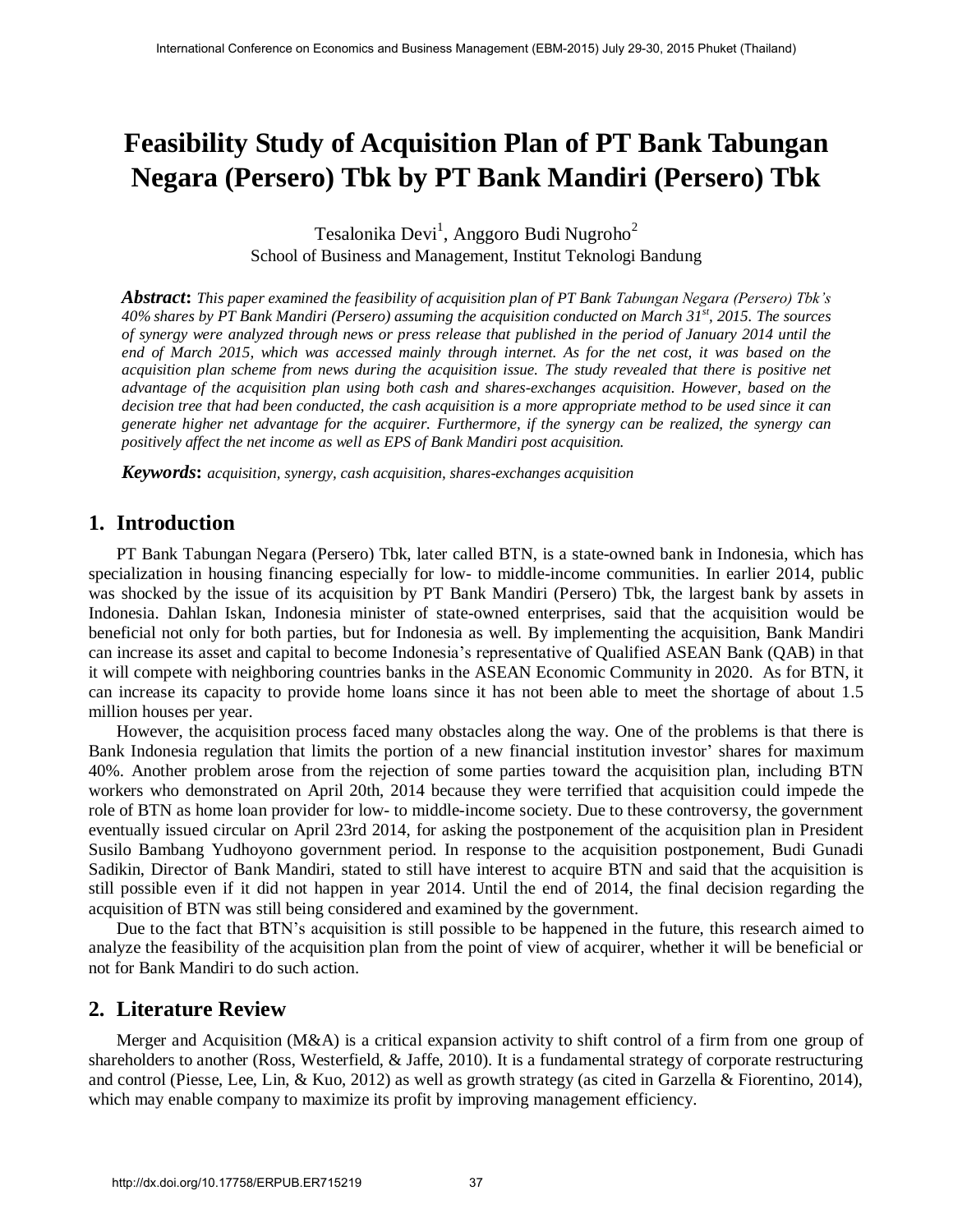In making acquisition analysis, companies usually consider acquisition of target companies as an investment project, and use capital budgeting techniques (J.Gittman & Zutter, 2012). One of capital budgeting techniques that commonly used for merger and acquisition is NPV (Net Present Value) approach. According to Gaughan (2007), the approach is based on projecting the future monetary benefits that the investment will create, and then discounting back to present value to determine the current value of future benefits. In the case of merger and acquisition, the future benefits of the investment is reflected in the form of synergy. As for the net cost, it reflects the premium paid for the acquisition. The NPV equation is illustrated as in the following formula:

$$
NPV \text{ to acquiring firm} = \text{Synergy} - \text{Net Cost} \tag{1}
$$

In assessing synergy value, there are some different methodologies applied by researchers. Damodaran (2012) found that the value of the synergy can be obtained by forecasting the future value of combined companies with synergy built-in first and convert it to present value, then subtract it with the present value of the target firm (with control premium) and present value of the bidding firm before the acquisition. On the other hand, Peirson, et al. (2006) found that the value of synergy can be obtained by simply assessing some future plans of the target company and combined company that can result to incremental inflows and outflows, then discounting these incremental cash flow at the discount rate that reflects the riskiness of the cash flows. In this research, researcher will refer to the methodology presented by Peirson, et al.

 For the method of acquisition, there are two types of payment: cash and shares-exchanges acquisition. Cash acquisition method occurs when acquiring company pays the target company using cash either from its cash available in its liquid asset or from debt issue. As for shares-exchange method, it occurs when target shareholders receive shares of common stock, preferred stock, or debt of the acquirer in exchange of its shares in a particular exchange ratio. In this study, the author considered both of the types of payment in the analysis.

## **3. Data and Methodology**

#### **3.1 Data**

The main data, which was collected and analyzed, were news or press release about the future plan of combined company or PT Bank Tabungan Negara (Persero) Tbk that published in the period of January 2014 until the end of March 2015, and the audited annual report of PT Bank Tabungan Negara (Persero) Tbk and PT Bank Mandiri (Persero) Tbk from year 2010 until 2014.

#### **3.2 Research Methodology**

The study centered on the analysis of the feasibility of the acquisition plan from the point of view of Bank Mandiri as the acquiring company by using NPV analysis approach. In this study, author only analyzed the 40% shares acquisition of BTN and assuming the acquisition activity occurred in the end of March 2015. The acquisition can be considered as feasible if only there is no negative net advantage of the acquisition or in other words there is negative NPV. According to Peirson, et al. (2006), the equation for cash and shares-exchanges acquisition of NPV calculation can be illustrated as in  $(2)$  and  $(3)$  respectively in which  $V_B$  denoted value of the target company, *VAB* denoted value of the combined company, and *b* referred to the fraction of the combined company that would be owned by the former shareholders of the target company.

$$
NPV \text{ of the cash acquisition} = \text{synergy} - \text{net cost} = \text{synergy} - (\text{cash} - V_{\text{B}})
$$
 (2)

*NPV* of the shares-exchanges acquisition = synergy – net cost  
= synergy – 
$$
(b \times V_{AB} - V_B)
$$
 (3)

 The sources of synergy were analyzed through news and press release that published in the period of January 2014 until the end of March 2015, which were mainly derived from internet. Then, author converted the economic implication of the synergy using some assumptions in which the synergistic benefits were measured from year 2015 to 2019. In order to obtain the value of synergy, author discounted the synergistic cash flow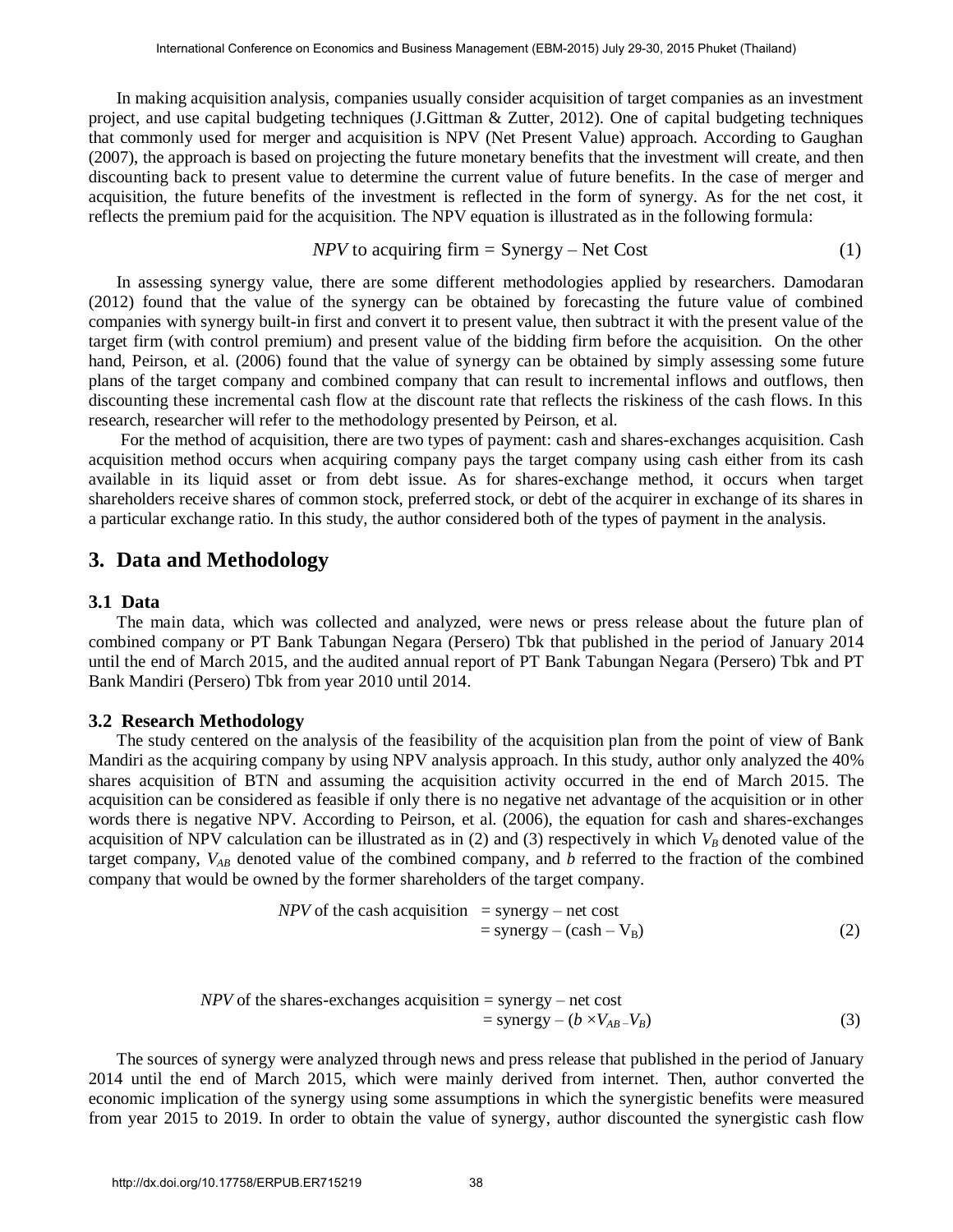using particular rate that reflected the riskiness of the cash flow. Generally, the discount rate can be defined as firm's cost of financing or a minimum rate of return that a project must earn to increase firm's value (J.Gittman & Zutter, 2012), or it is often referred to as an opportunity cost because corporate investment in the project takes away the stockholders opportunity to invest other a financial asset (Ross, Westerfield, & Jaffe, 2010). This definition considers the investor's forgone return or opportunity cost of making investment as investors' required return (Keown, Martin, Petty, & David F. Scott, 2004). Therefore, in this study, the discount rate used was cost of equity for shares exchange acquisition and the highest return of short-term investment that Bank Mandiri commonly made for the cash acquisition. As for the net cost of the acquisition, author referred to the acquisition plan scheme that derived from the news.

 In this study, the author also estimated the appropriate acquisition method to conduct the acquisition by developing decision tree and comparing the NPV result of share-exchange and cash acquisition. The method of payment that can generate the highest NPV was considered as the more appropriate method to be used. Furthermore, the impact of the synergy to Bank Mandiri's post acquisition income statement were also analyzed by making the pro forma income statement of Bank Mandiri from year 2015 until year 2019 using simple method.

# **4. Results and Discussions**

### **4.1 Sources of Synergy**

By the acquisition, Bank Mandiri as an acquiring company would potentially obtain synergy from several of sources, which were analyzed from news related to future plan of combined company or BTN. However, there were only two out of five activities that possibly generate synergistic benefits for Bank Mandiri as illustrated in the following table.

| No.              | Date                | <b>News</b>                                                                                                                                                                         | Economic Implication                                                                                                                                                                                                                                                                                                                                   | <b>Sources</b>                                                                                                                          |  |
|------------------|---------------------|-------------------------------------------------------------------------------------------------------------------------------------------------------------------------------------|--------------------------------------------------------------------------------------------------------------------------------------------------------------------------------------------------------------------------------------------------------------------------------------------------------------------------------------------------------|-----------------------------------------------------------------------------------------------------------------------------------------|--|
| 1.               | 22<br>April<br>2014 | After the acquisition, Bank<br>Mandiri will not cut the jobs of<br>BTN's employees.                                                                                                 |                                                                                                                                                                                                                                                                                                                                                        | http://www.republika.co.id/berita/<br>ekonomi/bisnis/14/04/22/n4fq9e-<br>pelajari-skema-akuisisi-btn-bank-<br>mandiri-tak-ada-pemecatan |  |
| 2.               | May<br>2<br>2014    | After the acquisition, BTN will<br>exist<br>still<br>and<br>operate<br>independently.                                                                                               |                                                                                                                                                                                                                                                                                                                                                        | http://www.infobanknews.com/20<br>14/05/budi-g-sadikin-opportunity-<br>btn-bisa-lebih-besar/                                            |  |
| 3.               | May<br>2014         | After the acquisition, Bank BTN<br>can use Bank Mandiri's e-<br>facilities<br>channel<br>(ATM,<br>mobile<br>banking.<br>internet<br>banking, EDC, etc.).                            | There will be additional fee-based income<br>for Bank Mandiri from the fee charge of<br>BTN' customer using its ATM. The<br>additional<br>$\overline{\phantom{a}}$ is<br>cash<br>flow<br>projected<br>Rp891,177,836,133.26 in year 2016. As<br>for the other four years, the incremental<br>cash flow will follow 24% growth of<br>Bank Mandiri's ATM. | http://www.infobanknews.com/20<br>14/05/budi-g-sadikin-opportunity-<br>btn-bisa-lebih-besar/                                            |  |
| $\overline{4}$ . | 2<br>May<br>2014    | After the acquisition,<br>Bank<br>Mandiri will not ask dividend of<br>Bank BTN's net profit.                                                                                        |                                                                                                                                                                                                                                                                                                                                                        | http://www.infobanknews.com/20<br>14/05/budi-g-sadikin-opportunity-<br>btn-bisa-lebih-besar/                                            |  |
| 5.               | 2<br>May<br>2014    | After the acquisition,<br>Bank<br>Mandiri will support<br>Bank<br>Tabungan Negara in terms of<br>capital.                                                                           | The program will potentially increase<br>BTN's house credit outstanding of                                                                                                                                                                                                                                                                             | http://www.infobanknews.com/20<br>14/05/budi-g-sadikin-opportunity-<br>btn-bisa-lebih-besar/                                            |  |
| 6.               | 6 February<br>2015  | Bank BTN is ready to become<br>the leader of one million houses<br>program. However, there are<br>some constraints to achieve the<br>program. One of them is the<br>source of fund. | Rp120,000,000,000,000<br>per<br>annum.<br>which will give additional cash flow after<br>tax for BTN of Rp $3,600,000,000$ per<br>annum.                                                                                                                                                                                                                | http://ekonomi.metrotynews.com/<br>read/2015/02/06/354952/btn-siap-<br>jadi-leader-program-sejuta-<br>rumah-jokowi                      |  |

TABLE I: The Sources of Synergy

 The total potential synergistic cash flow that Bank Mandiri management may obtain from the acquisition consists of the total incremental cash flow that obtained by Mandiri independently from Bank Mandiri ATM's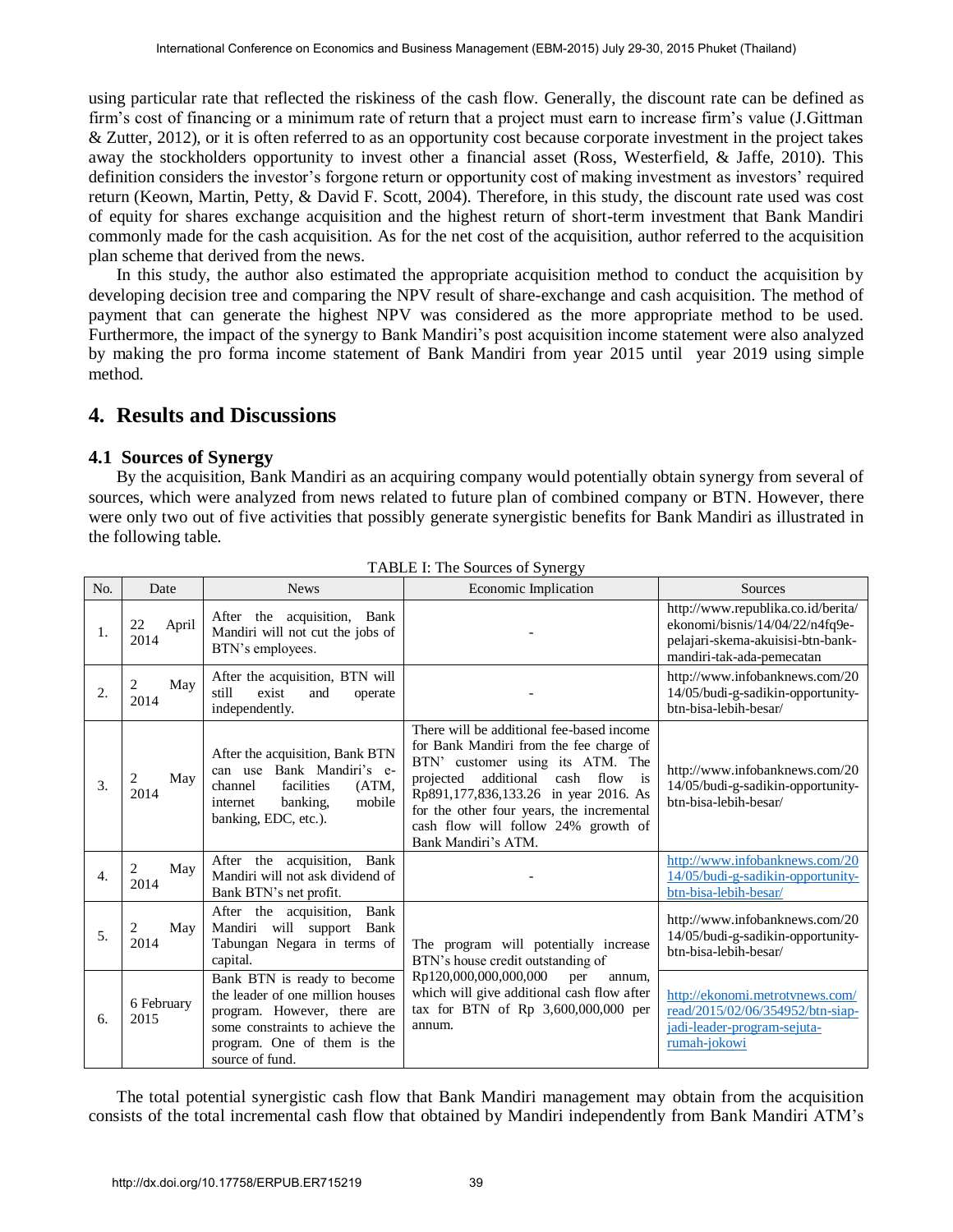| No. | Potential Synergy for Bank Mandiri      | March 2015              | December 2015           | December 2016                |
|-----|-----------------------------------------|-------------------------|-------------------------|------------------------------|
|     | Synergistic cash flow for Bank Mandiri  |                         |                         | 891, 177, 836, 133. 26<br>Rp |
|     | 40% synergistic cash flow for Bank BTN  |                         | Rp 1,440,000,000,000.00 | Rp 1,440,000,000,000.00      |
|     | Total Synergistic Cash Flow (After Tax) |                         | Rp 1,080,000,000,000.00 | Rp 1,748,383,377,099.94      |
| No. | Potential Synergy for Bank Mandiri      | December 2017           | December 2018           | December 2019                |
|     | Synergistic cash flow for Bank Mandiri  | Rp 1,104,809,806,138.07 | Rp 1,369,653,348,915.12 | Rp 1,697,984,834,830.44      |
|     | 40% synergistic cash flow for Bank BTN  | Rp 1,440,000,000,000.00 | Rp 1,440,000,000,000.00 | Rp 1,440,000,000,000.00      |
|     | Total Synergistic Cash Flow (After Tax) | Rp 1,908,607,354,603.55 | Rp 2,107,240,011,686.34 | Rp2,353,488,626,122.83       |

usage by BTN, and 40% of BTN's total potential synergistic cash flow from the one million houses program. Those total synergistic cash flow, which calculated after tax income of 25%, is illustrated in the table II. TABLE II: Total Synergistic Cash Flow

## **4.2 The Value of Synergy, Cost, and Net Advantage of the Acquisition**

After finding the potential incremental cash flow from the proposed acquisition, the author calculated the value of synergy by discounting the expected synergistic flows using a rate that reflected the riskiness of the flow, which was the cost of using certain sources of funding to finance the acquisition. Therefore, the discount rate used in cash payment was different with shares-exchange method. In cash payment acquisition, Bank Mandiri as an acquiring company would pay the stocks of BTN using cash, which was potentially from its excess liquidity since Bank Mandiri ever stated that it had excess liquidity, which would potentially use for another bank acquisition plan. According to Executive Director of Research and Education Center of Central Bank (PRES) Bank Indonesia (2015) in finansial.bisnis.com, banks in Indonesia mainly distributes its excess liquidity in Central Bank and interbank short-term instrument, and deposit facility. Similar to that statement, Paul Sutaryono (2011) in infobanknews stated that a bank might make acquisition of one or more other banks with cash that taken from its secondary reserve, such as placement, SBI, FASBI, and many others. Owing to the fact, , the discount rate that was used in the cash payment was the highest interest rate of short-term instrument that Bank Mandiri commonly made in March 2015, which is from IDR Time Deposits of 9.43%. As for the discount rate in shares-exchange payment, it was calculated using CAPM in which the risk free rate  $(R_f)$  is 6.65% from SBI Rate on March 2015, and 9.51% risk premium from Damodaran's default spreads and risk premiums as of January 2015. Then, the value of beta coefficient was 1.55, which was calculated using monthly rate of returns data of Bank Mandiri' shares from April 1<sup>st</sup>, 2010 until March 31<sup>st</sup>, 2015 from finance.yahoo.com. Therefore, the discount rate basis for shares-exchange acquisition was 21.41%. In order to be more conservative, author added the inflation rate to the discount rate basis. For the most likely scenario, author used inflation rate on March 2015. As for optimistic and pessimistic scenario, the lowest and the highest inflation rate from April 2010 until March 2015 were used respectively. The summary of discount rate and value of synergy is given Table III and IV respectively.

| Scenario                              | Discount Rate Basis | <b>Inflation Rate</b> | <b>Discount Rates</b> |
|---------------------------------------|---------------------|-----------------------|-----------------------|
| Cash Payment-Pessimistic              | 9.43%               | 8.79%                 | 18.22%                |
| Cash Payment-Most Likely              | 9.43%               | 6.38%                 | 15.81%                |
| Cash Payment-Optimistic               | 9.43%               | 3.56%                 | 12.99%                |
| Shares-Exchanges Payment- Pessimistic | 21.41%              | 8.79%                 | 30.20%                |
| Shares-Exchanges Payment- Most Likely | 21.41%              | 6.38%                 | 27.79%                |
| Shares-Exchanges Payment-Optimistic   | 21.41%              | 3.56%                 | 24.97%                |

TABLE III: Discount Rates for Synergy Calculation

Based on the news, Bank Mandiri had a plan to give premium of 1.87% of total market capitalization of BTN. By using BTN's share price and number of outstanding shares data on March 31, 2015, the net cost of the acquisition can be calculated using the equation (2). The net cost calculation is illustrated as in the following:

Net Cost = 
$$
1.87\% \times \text{Rp1,233.89} \times 10,568,000,000
$$
  
= Rp 243,843,316,024.00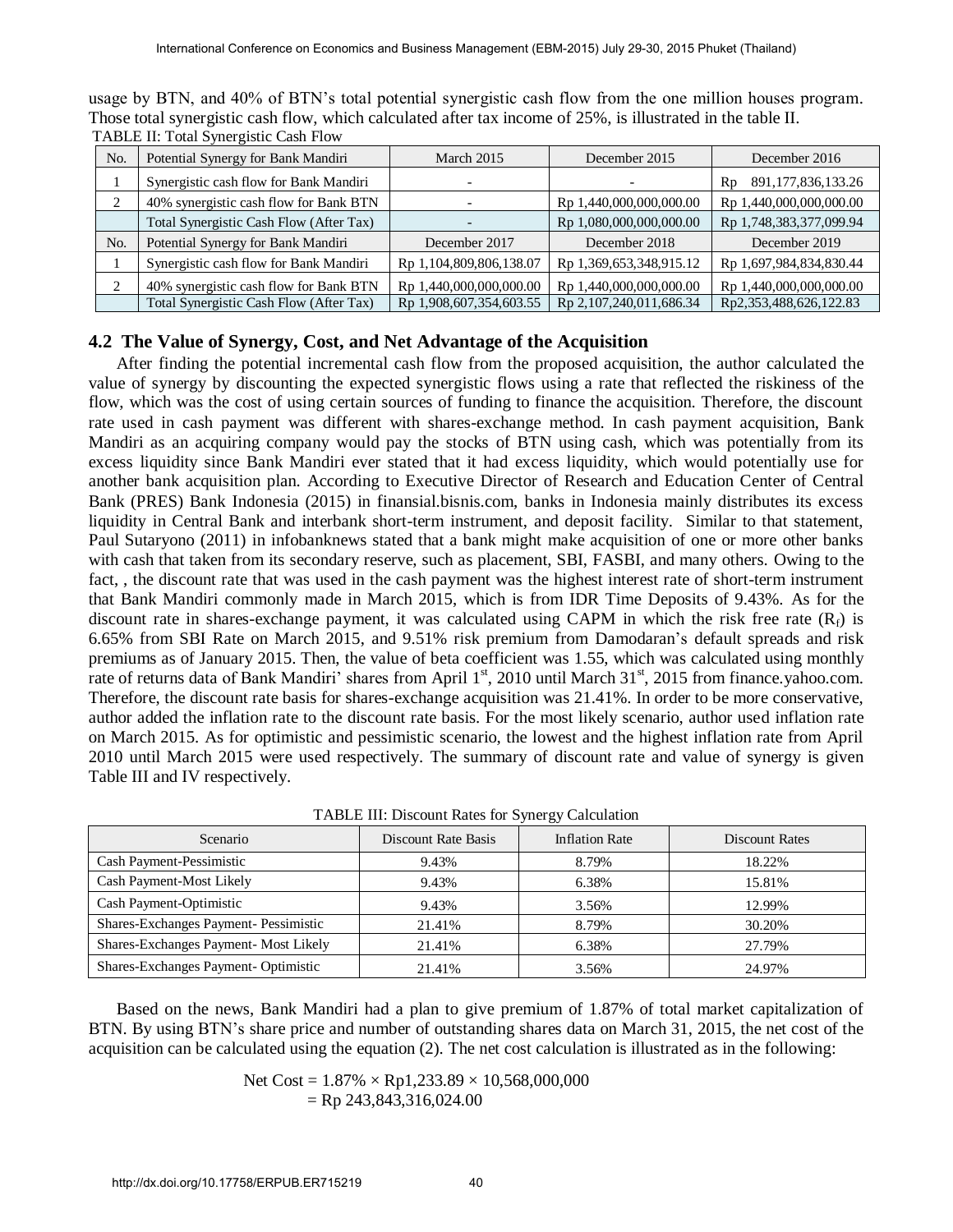That net cost of the acquisition of Rp 243,843,316,024.00 can be translated into 0.102: 1 shares-exchanges ratio, meaning that Bank Mandiri should issue 431,466,697 new shares in order to be exchanged by 4,227,200,000 shares of BTN.

Refer to the equation (1), the NPV can be calculated by subtracting the net cost of the acquisition from synergy. The net advantage of acquisition would exist if the value of synergy is higher than the net cost of the acquisition and vice versa. As long as there is no negative net advantage of acquisition or NPV, the acquisition can be still considered as feasible for the acquirer.

| Scenarios        | Synergy Value from Cash<br>Payment<br>$\left(1\right)$ | Net Cost<br>(2)       | Net Advantage of the Acquisition<br>$(3) = (1) - (2)$ |
|------------------|--------------------------------------------------------|-----------------------|-------------------------------------------------------|
| Pessimistic      | Rp 5,509,169,421,870.26                                | Rp 243,843,316,024.00 | Rp 5,265,326,105,846.26                               |
| Most Likely      | Rp 5,851,429,828,708.98                                | Rp 243,843,316,024.00 | Rp 5,607,586,512,684.98                               |
| Optimistic       | Rp 6,295,664,540,559.33                                | Rp 243,843,316,024.00 | Rp 6,051,821,224,535.33                               |
| <b>Scenarios</b> | Synergy Value from Cash<br>Payment<br>(1)              | Net Cost<br>(2)       | Net Advantage of the Acquisition<br>$(3) = (1) - (2)$ |
| Pessimistic      | Rp 4,197,543,745,230.10                                | Rp 243,843,316,024.00 | Rp 3,953,700,429,206.10                               |
| Most Likely      | Rp 4,418,538,037,005.69                                | Rp 243,843,316,024.00 | Rp 4,174,694,720,981.69                               |
| Optimistic       | Rp 4,701,733,069,028.47                                | Rp 243,843,316,024.00 | Rp 4,457,889,753,004.47                               |

TABLE IV: The Value of Synergy, Net Cost, and Net Advantage of the Acquisition

As shown in Table IV, there are positive net advantage of the acquisition from all the scenarios of both cash and share-exchanges payment. Therefore, the acquisition plan can be considered as feasible since the value of synergy is greater than the cost of the acquisition. However, if BTN know that the acquisition may generate such a big value for Bank Mandiri, it may possibly ask Mandiri for a higher acquisition premium. Owing to that fact, it is important for Bank Mandiri as the acquiring company to know the maximum price should be given to BTN. For an acquiring company, the acquisition will not generate negative value as long as the net cost of the acquisition equal or lower than the synergy. By having this scheme, author found out that the maximum price may be paid to BTN in most likely scenarios of cash payment is Rp 11,067,329,636,709.00 or Rp 2,618.12 per shares, which is implying net cost Rp5,851,429,828,708.98 or 112.18% premium over BTN's current shares price. As for the acquired firm, BTN, it will not obtain negative value as long as Bank Mandiri does not pay it under its value. Hence, the minimum price that should be obtained by the acquired firm is Rp5,215,899,808,000.00 or Rp 1,233.89, which is implying no additional premium paid by Mandiri. In brief, the possible price of the acquisition using cash payment in most likely scenario is within the range of Rp 1,233.89 until Rp 2,618.12 per shares.

In the shares-exchange acquisition, the maximum new shares that may be issued by Mandiri for the most likely scenario is 747,556,584 which is implying 0.183:1 exchange ratio and premium of Rp 4,418,538,037,005.69 (Rp 2,279.153 per shares) or 84.71% over BTN's current shares price. As for the minimum number of new shares that should be obtained by the acquired firm in exchange of its stock is 404,712,792, which is implying 0.097:1 exchange ratio and no additional premium. Therefore, it can be concluded that the possible share-exchange ratio of the acquisition for the most likely scenario is within the range of 0.097:1 until 0.183:1.

#### **4.3 Appropriate Acquisition Method**

From the previous calculation, it can be stated that the acquisition plan of BTN by Bank Mandiri is feasible either using cash or shares-exchange acquisition payment method. However, the synergy value generated in shares-exchange acquisition method will be always lower than the cash acquisition due to its higher discount rate. That condition occurs since there is different risk exposure between cash and shares-exchanges acquisition payment. The payment method using stocks will draw Mandiri to a higher required return as it has to deal with market required return and systematic risk, whereas the cash payment does not involve so. This condition makes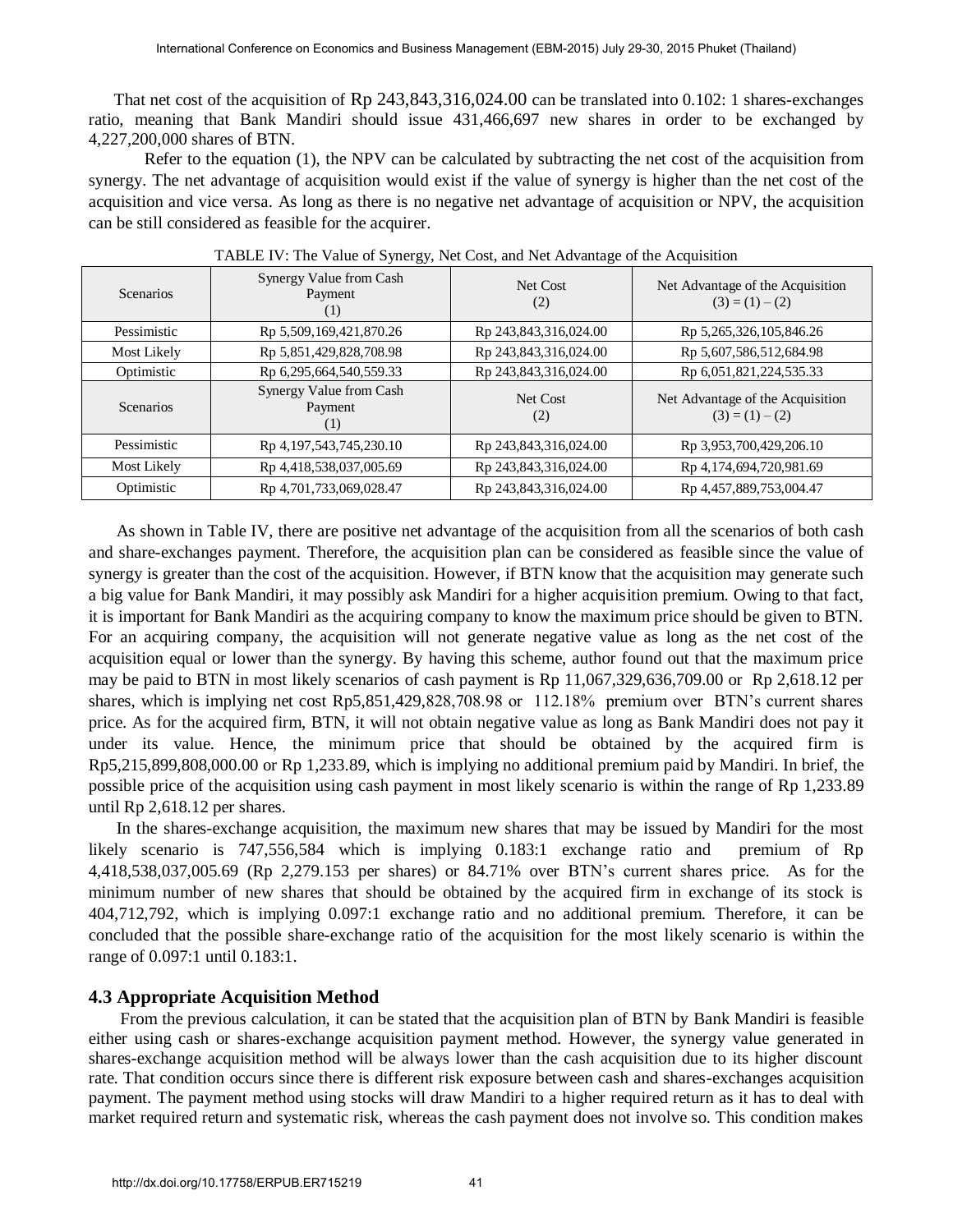the net advantage from the cash acquisition will always higher than the one from share-exchange acquisition. However it should be noted that the condition occurs with two assumptions: there is the same net cost of the acquisition and the stocks of both companies have a fair value. Therefore, if those condition are met, the cash acquisition will be more beneficial for the company as it can generate higher value. The decision tree of acquisition method for the most likely scenario is given in the following Fig 1.



Fig. 1: The Decision Tree of Acquisition Method in Most Likely Scenario

However, in some scenarios, it is possible that the alternatives price offered in the cash acquisition may not reflects the same net cost of the shares-exchanges acquisition like in the previous calculation. The price offered in cash offer may or may not imply higher cost than the shares-exchange ratio, which eventually does not always make cash acquisition as a more beneficial method than the share-exchange method. In facing that condition, an acquirer should do further analysis and calculation, and develop a decision tree to determine which method can generate higher NPV.

In other scenarios, Bank Mandiri is possibly faced a condition in which it has to choose between paying the acquisition whether using cash or share-exchange payment that reflects the same net advantage of the acquisition or NPV. In such condition, it seems that both of the payment method is indifferent. However, an acquirer can look carefully on the fair value of both companies' stocks as consideration. It will prefer to conduct the acquisition with share-exchange if its stock is overvalued because it can issues less shares than it should be. On the other hand, the acquiring company will prefer to use cash when its shares are undervalued. In contrast if the acquired company's stocks is undervalued, it is better for company to use stock-offer method and use cash offer method if the acquired company stocks is overvalued.

## **4.4 Impact of the Synergy**

By developing pro forma income statement of Bank Mandiri using simple method, the positive impact of the synergy to Bank Mandiri's future net income can be presented in the following table.

| No. | Account            | Pro Forma Income of Bank<br>Mandiri After Acquisition<br>without Synergy | Pro Forma Income of Bank<br>Mandiri After Acquisition<br>with Synergy | Changes in Net Income<br>from Synergy | Percentage<br>Changes with<br>or without<br>Synergy |
|-----|--------------------|--------------------------------------------------------------------------|-----------------------------------------------------------------------|---------------------------------------|-----------------------------------------------------|
| 1.  | Net Income in 2015 | Rp 25,014,053,851,982.80                                                 | Rp 26,094,053,851,982.80                                              | Rp 1,080,000,000,000.00               | 4.32%                                               |
| 2.  | Net Income in 2016 | Rp 29,653,928,680,272.60                                                 | Rp 31,402,312,057,372.50                                              | Rp 1,748,383,377,099.95               | 5.90%                                               |
| 3.  | Net Income in 2017 | Rp 35,155,815,511,378.20                                                 | Rp 37,064,422,865,981.80                                              | Rp 1,908,607,354,603.55               | 5.43%                                               |
| 4.  | Net Income in 2018 | Rp 41,680,045,259,027.20                                                 | Rp 43,787,285,270,713.50                                              | Rp 2,107,240,011,686.34               | 5.06%                                               |
| 5.  | Net Income in 2019 | Rp 49,416,794,477,845.40                                                 | Rp 51,770,283,103,968.20                                              | Rp 2,353,488,626,122.82               | 4.76%                                               |

TABLE V: Net Income Changes from Synergy

Based on Table V, it can be seen that the synergy can possibly increase the post-acquisition net income of Bank Mandiri without synergy for about 5.09% on the average. The synergy will also affect Bank Mandiri EPS after the acquisition, which is presented in Table V and VI for cash and shares-exchanges acquisition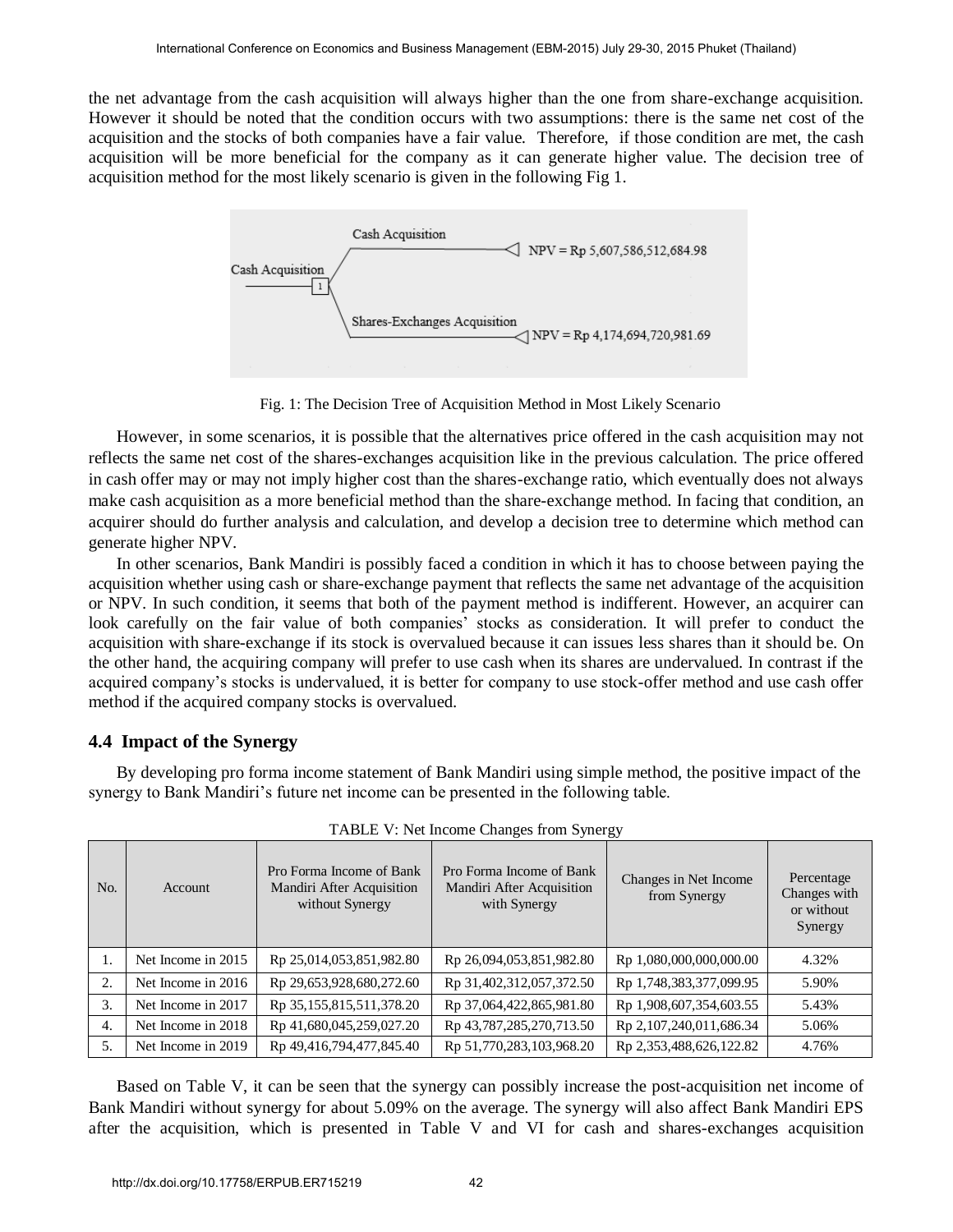respectively. The cash acquisition will use 23,333,333,333 as the number of shares. As for shares-exchange acquisition, the total number of shares used is 23,764,800,030.34, which consists of additional 431,466,697 new shares to be issued for BTN.

| Category                                    | <b>EPS 2015</b> | <b>EPS 2016</b> | EPS 2017    | <b>EPS 2018</b> | <b>EPS 2019</b> |
|---------------------------------------------|-----------------|-----------------|-------------|-----------------|-----------------|
| EPS of no acquisition                       | Rp 1,050.34     | Rp 1,246.28     | Rp 1,478.77 | Rp 1,754.64     | Rp 2,081.97     |
| <b>EPS</b> without Synergy                  | Rp 1,072.03     | Rp 1,270.88     | Rp 1,506.68 | Rp 1,786.29     | Rp 2,117.86     |
| EPS with Synergy                            | Rp 1,118.32     | Rp 1,345.81     | Rp 1,588.48 | Rp 1,876.60     | Rp 2,218.73     |
| Change in EPS with and without synergy      | 46.29<br>Rp     | 74.93<br>Rp     | 81.80<br>Rp | 90.31<br>Rp     | 100.86<br>Rp    |
| Percentage changes with and without synergy | 4.3%            | 5.9%            | 5.4%        | 5.1%            | 4.8%            |

TABLE VI: Changes in EPS of Cash Acquisition

| Category                                    | EPS 2015                | EPS 2016    | <b>EPS 2017</b> | EPS 2018    | EPS 2019    |
|---------------------------------------------|-------------------------|-------------|-----------------|-------------|-------------|
| EPS of no acquisition                       | Rp 1,050.34             | Rp 1,246.28 | Rp 1,478.77     | Rp 1,754.64 | Rp 2,081.97 |
| EPS without synergy                         | Rp 1,052.57             | Rp 1,247.81 | Rp 1,479.32     | Rp 1,753.86 | Rp 2,079.41 |
| EPS with synergy                            | R <sub>p</sub> 1,098.01 | Rp 1,321.38 | Rp 1,559.64     | Rp 1,842.53 | Rp 2,178.44 |
| Change in EPS with and without synergy      | 45.45<br>Rp             | 73.57<br>Rp | 80.31<br>Rp     | 88.67<br>Rp | 99.03<br>Rp |
| Percentage Changes with and without synergy | 4.3%                    | 5.9%        | 5.4%            | 5.1%        | 4.8%        |

TABLE VII: Changes in EPS of Shares-Exchange Acquisition

Based on Table VI and VII, it can be clearly seen that EPS after the acquisition are higher than the EPS without acquisition. In addition, the synergy can increase the earning per share of Bank Mandiri either using cash acquisition or shares-exchanges acquisition for about 5.1% percent on the average from the EPS post acquisition without synergy. As for the EPS of shares-exchanges acquisition, they are always 1.82% lower than the cash method since there is additional number of new shares to be issued by Bank Mandiri.

# **5. Conclusions and Recommendation**

#### **5.1 Conclusions**

Based on the research that has been conducted, author concluded that there is synergy created from the acquisition plan of PT Bank Tabungan Negara by PT Bank Mandri, which is mainly from Bank Mandiri's echannel usage by BTN and also one million houses program from year 2015 until 2019. The value of synergy generated by cash method is higher than the shares-exchanges acquisition because there is different risk exposure between cash and shares-exchanges acquisition payment. Based on the analysis, author obtained the net advantage of the cash and shares-exchanges acquisition of Rp 5,607,586,512,684.98 and Rp 4,174,694,720,981.69 respectively for the most likely scenario. In addition to help acquirer for making decision, author also calculated the possible price range of the acquisition in most likely scenario. For the cash payment, the possible price is within the range of Rp 1,233.89 until Rp 2,618.12 per shares. As for the shares-exchanges acquisition, the possible price is within the range of 0.097:1 until 0.183:1.

Refer to the value of net advantage of the acquisition, the cash payment value is higher than the sharesexchanges acquisition. Hence, the cash acquisition is more appropriate by assuming two conditions: there is the same net cost of the acquisition and the stocks of both companies have a fair value. However, in some scenarios, it is possible that the alternatives price offered in the cash acquisition may not reflects the same net cost of the shares-exchanges acquisition like in the previous calculation. The price offered in cash offer may or may not imply higher cost than the shares-exchange ratio, which eventually does not always make cash acquisition as a more beneficial method than the share-exchange method.

Furthermore, the synergy will positively affect the net income and EPS of Bank Mandiri after the acquisition. The synergy can possibly increase the post-acquisition net income of Bank Mandiri without synergy